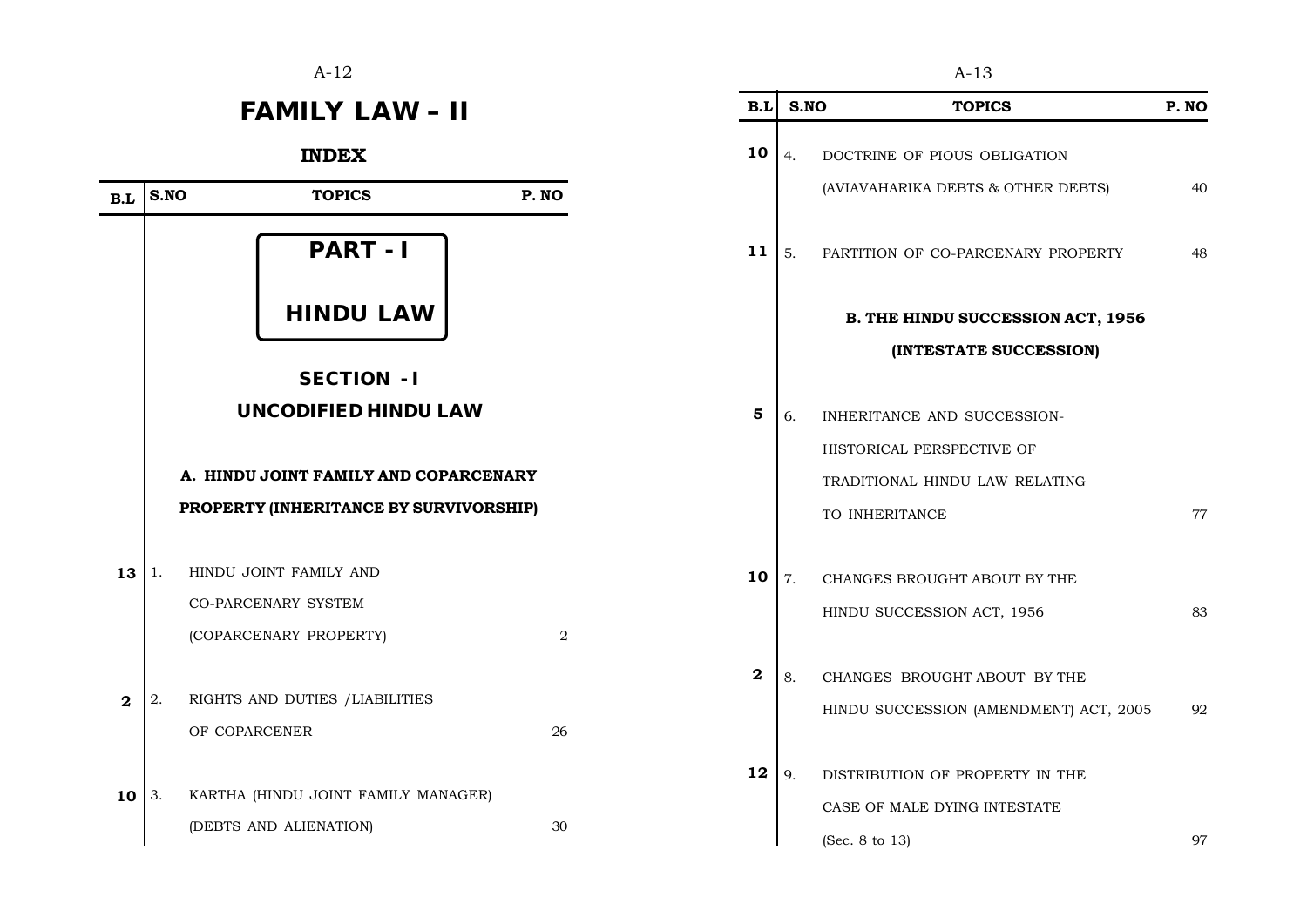| $\mathbf{B}.\mathbf{L}$ | S.NO | <b>TOPICS</b>                      | P. NO |
|-------------------------|------|------------------------------------|-------|
|                         |      |                                    |       |
| 4                       | 10.  | DISTRIBUTION OF PROPERTY IN THE    |       |
|                         |      | CASE OF FEMALE DYING INTESTATE     |       |
|                         |      | (Sec. 14, 15 & 16)                 | 112   |
| 4                       | 11.  | STRIDHANA PROPERTY (BEFORE         |       |
|                         |      | THE HINDU SUCCESSION ACT, 1956)    | 128   |
| 1                       | 12.  | WIDOW'S ESTATE OR LIMITED ESTATE   |       |
|                         |      | OR WOMEN'S ESTATE (BEFORE THE      |       |
|                         |      | HINDU SUCCESSION ACT, 1956)        | 132   |
| 7                       | 13.  | <b>GENERAL RULES OF SUCCESSION</b> | 143   |
| 4                       | 14.  | EXCLUSION (DISQUALIFICATON)        |       |
|                         |      | FROM SUCCESSION/INHERITANCE        |       |
|                         |      | (Sec. 24 to 28)                    | 150   |
|                         | 15.  | THE HINDU WOMEN'S RIGHT TO         |       |
|                         |      | PROPERTY ACT, 1937                 | 155   |
|                         |      | C. HINDU LAW OF TESTAMENTARY       |       |
|                         |      | <b>SUCCESSION (WILLS)</b>          |       |
|                         | 16.  | TESTAMENTARY SUCCESSION (Sec. 30)  |       |
|                         |      | (THE INDIAN SUCCESSION ACT, 1925)  | 159   |

|                          |              |     | $A-15$                          |                                                |
|--------------------------|--------------|-----|---------------------------------|------------------------------------------------|
| P. NO                    |              |     | <b>TOPICS</b>                   | P.NO                                           |
|                          |              | 17. | WILLS                           | 161                                            |
|                          |              |     |                                 |                                                |
| 112                      |              |     | <b>SECTION - II</b>             |                                                |
|                          |              |     | <b>HINDU LAW OF CHARITABLE</b>  |                                                |
| 128                      |              |     | <b>ENDOWMENTS</b>               |                                                |
|                          |              |     | (MATHS AND MAHUNT)              |                                                |
|                          |              |     |                                 |                                                |
| 132                      |              | 18. | THE CHARITABLE AND RELIGIOUS    |                                                |
| 143                      |              |     | TRUSTS ACT, 1927                | 164                                            |
|                          |              |     | <b>SECTION - III</b>            |                                                |
|                          |              |     |                                 |                                                |
| 150                      |              |     |                                 |                                                |
|                          |              | 19. | <b>GIFTS</b>                    | 178                                            |
| 155                      |              |     |                                 |                                                |
| <b>W OF TESTAMENTARY</b> |              |     | <b>SECTION - IV</b>             |                                                |
|                          |              |     | <b>HINDU LAW OF PRE EMPTION</b> |                                                |
|                          |              |     |                                 |                                                |
| 159                      | $\mathbf{1}$ | 20. | PRE EMPTION IN HINDU LAW        | 185                                            |
|                          |              |     |                                 | $B.L \space S.NO$<br><b>HINDU LAW OF GIFTS</b> |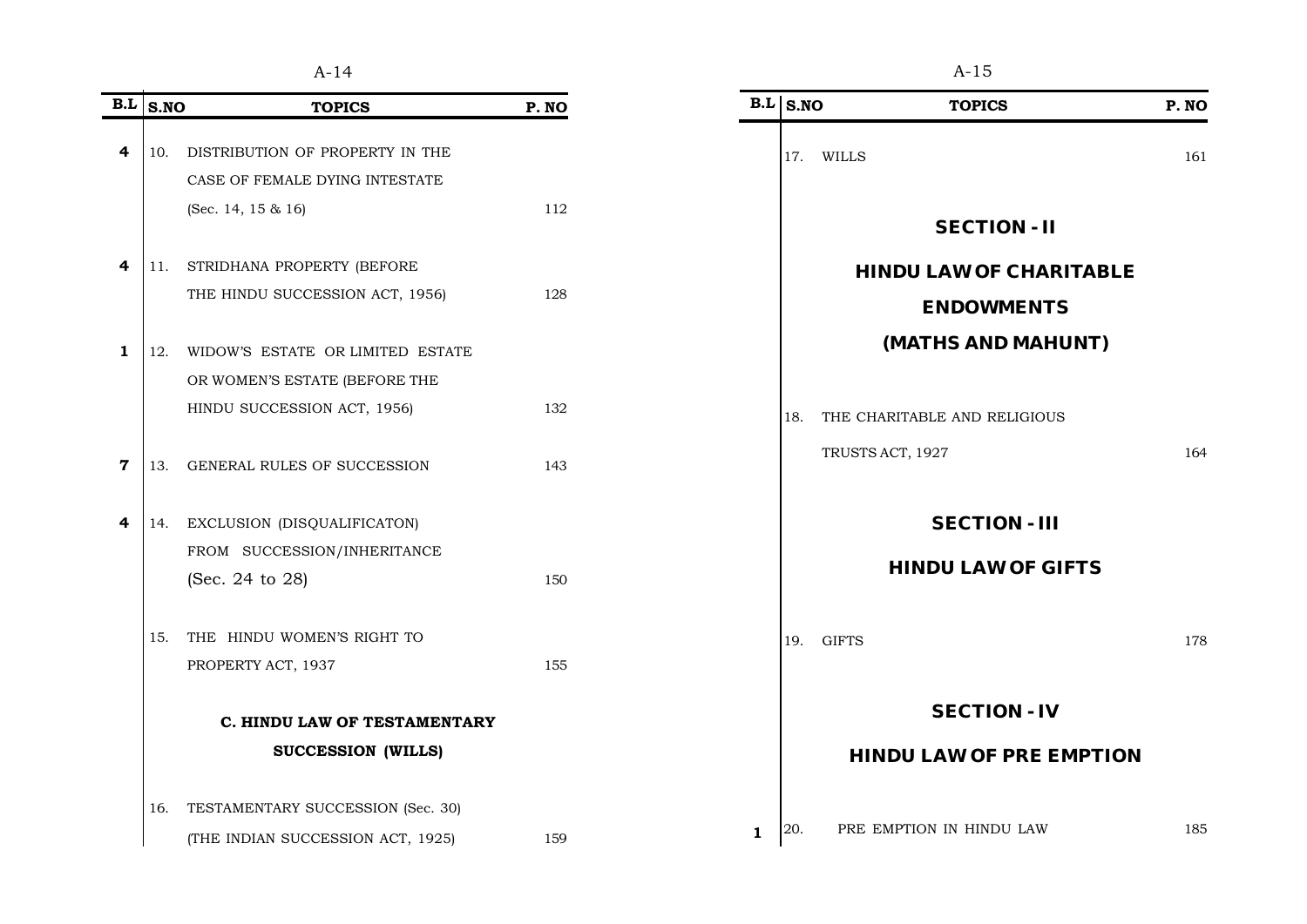|                |            | $A-16$                                    |       |     |      | $A-17$                                 |
|----------------|------------|-------------------------------------------|-------|-----|------|----------------------------------------|
|                | $B.L$ S.NO | <b>TOPICS</b>                             | P. NO | B.L | S.NO | <b>TOPI</b>                            |
|                |            | <b>PART II</b>                            |       |     | 24.  | DIFFERENCE BETWE<br>HANAFI LAW OF INHI |
|                |            | <b>MOHAMMADAN LAW</b>                     |       |     |      |                                        |
|                |            |                                           |       |     | 25.  | DIFFERENCE BETWE                       |
|                |            | <b>SECTION-I</b>                          |       |     |      | LAW AND SHIA LAW -                     |
|                |            | <b>MOHAMMADAN LAW OF INHERITANCE</b>      |       |     |      |                                        |
|                |            |                                           |       |     |      | <b>B. MOHAMMEDAN LA</b>                |
|                |            | A. MOHAMMADAN LAW OF INTESTATE SUCCESSION |       |     |      | <b>SUCCESSI</b>                        |
| $5\phantom{1}$ | 21.        | GENERAL RULES OF MOHAMMEDAN               |       |     | 26.  | WILLS (WASIYAT)                        |
|                |            | LAW OF INHERITANCE                        | 187   |     |      | <b>SECT</b>                            |
|                | 22.        | LAW OF INTESTATE SUCCESSION               | 197   |     |      | <b>MOHAMMADAM</b><br>(MOHAMMEDAN       |
| 10             | $22-A.$    | DIVISION OF LEGAL HEIRS IN HANAFI         |       |     |      | <b>CHARITABLE</b>                      |
|                |            | LAW (SUNNI LAW) AND THEIR SHARES          |       |     | 27.  |                                        |
|                |            | (HANAFI LAW OF INHERITANCE)               | 197   | 14  |      | WAKF (MUTAWALLI)                       |
|                |            |                                           |       |     |      | <b>SECTI</b>                           |
| $\mathbf{1}$   | 22 B.      | DIVISION OF LEGAL HEIRS IN SHIA           |       |     |      | <b>MOHAMME</b>                         |
|                |            | LAW AND THEIR SHARES (SHIA LAW OF         |       |     |      | <b>ADMINISTRATI</b>                    |
|                |            | INHERITANCE)                              | 211   |     |      |                                        |
|                |            |                                           |       | 1   | 28.  | ADMINISTRATION OF                      |
| 4              | 23.        | DOCTRINE OF AUL (INCREASE) AND            |       |     |      | DECEASED MUSLIM                        |
|                |            | RADD (RETURN)                             | 222   |     |      | OF DEBTS                               |

|              |      | 1 L L I                                                                                            |       |
|--------------|------|----------------------------------------------------------------------------------------------------|-------|
| B.L          | S.NO | <b>TOPICS</b>                                                                                      | P. NO |
|              | 24.  | DIFFERENCE BETWEEN SHIA LAW AND                                                                    |       |
|              |      | HANAFI LAW OF INHERITANCE                                                                          | 228   |
|              | 25.  | DIFFERENCE BETWEEN SUNNI (HANAFI)                                                                  |       |
|              |      | LAW AND SHIA LAW - IN GENERAL                                                                      | 231   |
|              |      | <b>B. MOHAMMEDAN LAW OF TESTAMENTARY</b>                                                           |       |
|              |      | SUCCESSION (WILLS)                                                                                 |       |
|              | 26.  | WILLS (WASIYAT)                                                                                    | 234   |
|              |      | <b>SECTION - II</b>                                                                                |       |
|              |      | <b>MOHAMMADAN LAW OF WAKF</b><br><b>(MOHAMMEDAN RELIGIOUS AND</b><br><b>CHARITABLE ENDOWMENTS)</b> |       |
| 14           | 27.  | WAKF (MUTAWALLI)                                                                                   | 248   |
|              |      | <b>SECTION - III</b>                                                                               |       |
|              |      | <b>MOHAMMEDAN LAW OF</b>                                                                           |       |
|              |      | <b>ADMINISTRATION OF ESTATES</b>                                                                   |       |
| $\mathbf{1}$ | 28.  | ADMINISTRATION OF ESTATE OF THE                                                                    |       |
|              |      | DECEASED MUSLIM AND REPAYMENT                                                                      |       |
|              |      | OF DEBTS                                                                                           | 268   |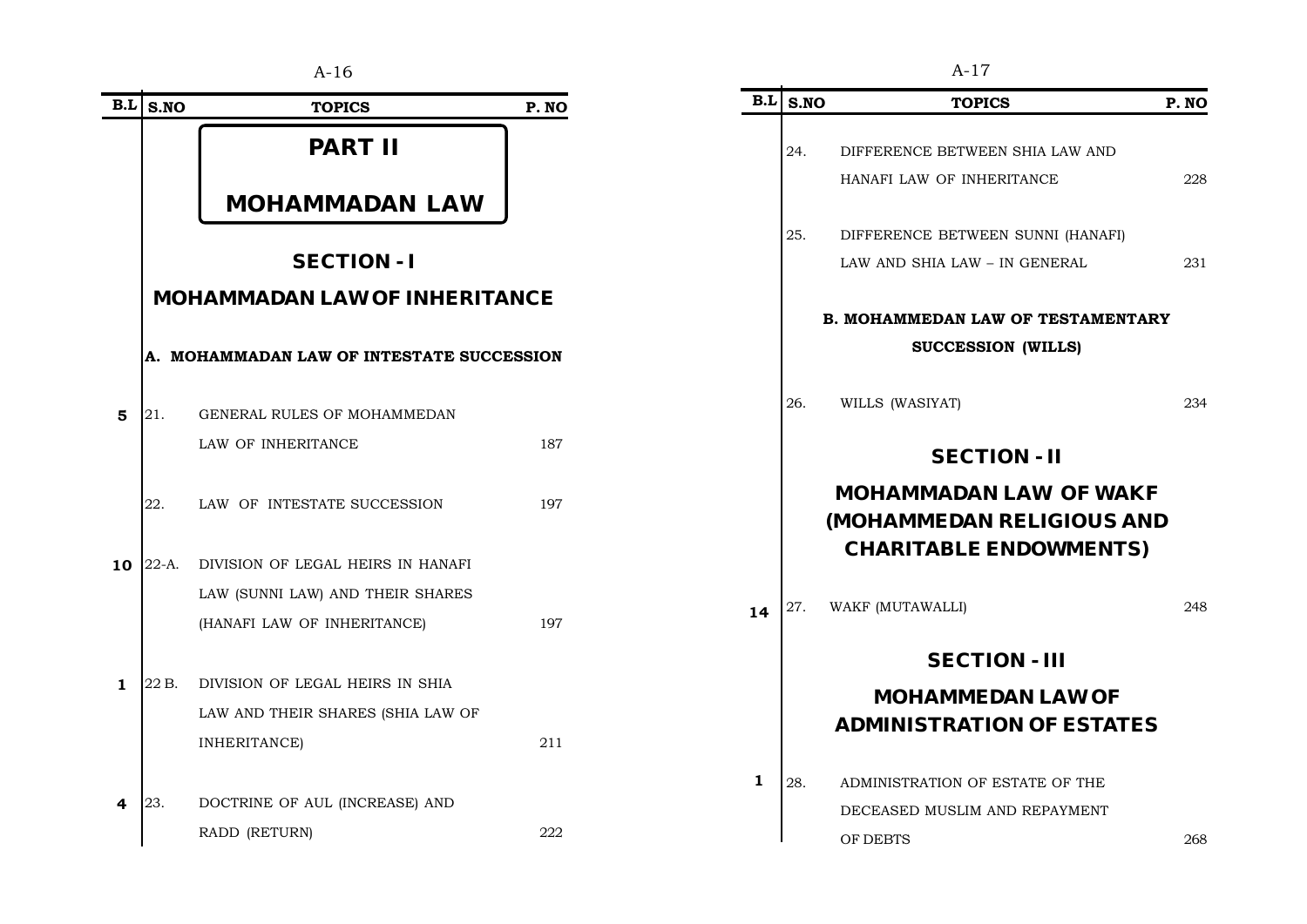|              |      | $A-18$                                           |      | $A-19$       |            |                                          |       |  |
|--------------|------|--------------------------------------------------|------|--------------|------------|------------------------------------------|-------|--|
| B.L          | S.NO | <b>TOPICS</b>                                    | P.NO | B.L          | S.NO       | <b>TOPICS</b>                            | P. NO |  |
|              |      | <b>SECTION - IV</b>                              |      | $\mathbf{1}$ | 33.        | REVOCATION OF WILLS (Sec. 69 to 73)      | 309   |  |
|              |      | <b>MOHAMMEDAN LAW OF GIFT</b>                    |      |              |            |                                          |       |  |
|              |      | (HIBA)                                           |      |              | 34.        | INTERPRETATION OF WILLS                  |       |  |
| 9            | 29.  | GIFT OR HIBA                                     | 271  |              |            | (CONSTRUCTION OF WILLS) (Sec. 74 to 111) | 314   |  |
|              |      | <b>SECTION - V</b>                               |      |              | 35.        | VOID WILLS OR VOID BEQUESTS              |       |  |
|              |      | <b>MOHAMMADAN LAW OF</b>                         |      |              |            | (Sec. 112 to 118)                        | 319   |  |
|              |      | <b>PRE EMPTION</b>                               |      |              |            |                                          |       |  |
|              |      |                                                  |      |              | 1 36.      | CONTINGENT AND CONDITIONAL               |       |  |
| $\mathbf{2}$ | 30.  | PRE EMPTION (SHUFFA)                             | 289  |              |            | BEQUESTS (Sec. 124 to 140)               | 328   |  |
|              |      | <b>PART - III</b>                                |      |              | $7 \,$ 37. | LEGACIES AND TYPES OF LEGACIES           |       |  |
|              |      |                                                  |      |              |            | (Sec. 105 to 110, 142 to 166 &           |       |  |
|              |      | <b>THE INDIAN SUCCESSION</b><br><b>ACT, 1925</b> |      |              |            | Sec. 327 to 364)                         | 333   |  |
|              |      | (HINDU AND CHRISTIAN WILLS)                      |      |              | $10$ 38.   | PROBATE AND LETTER OF                    |       |  |
|              |      |                                                  |      |              |            | ADMINISTRATION (POWERS AND DUTIES        |       |  |
| 4            | 31.  | DOMICILE (Sec. 4 to 22)                          | 297  |              |            | OF EXECUTOR AND ADMINISTRATOR            |       |  |
|              |      |                                                  |      |              |            | (Sec. 217 to 260)                        | 355   |  |
| 6            | 32.  | PRIVILEGED AND UNPRIVILEGED WILLS                |      |              |            |                                          |       |  |
|              |      | (Sec. 63 to 66)                                  | 306  | $\mathbf 7$  | 39.        | SUCCESSION CERTIFICATE (Sec. 370 to 390) | 370   |  |